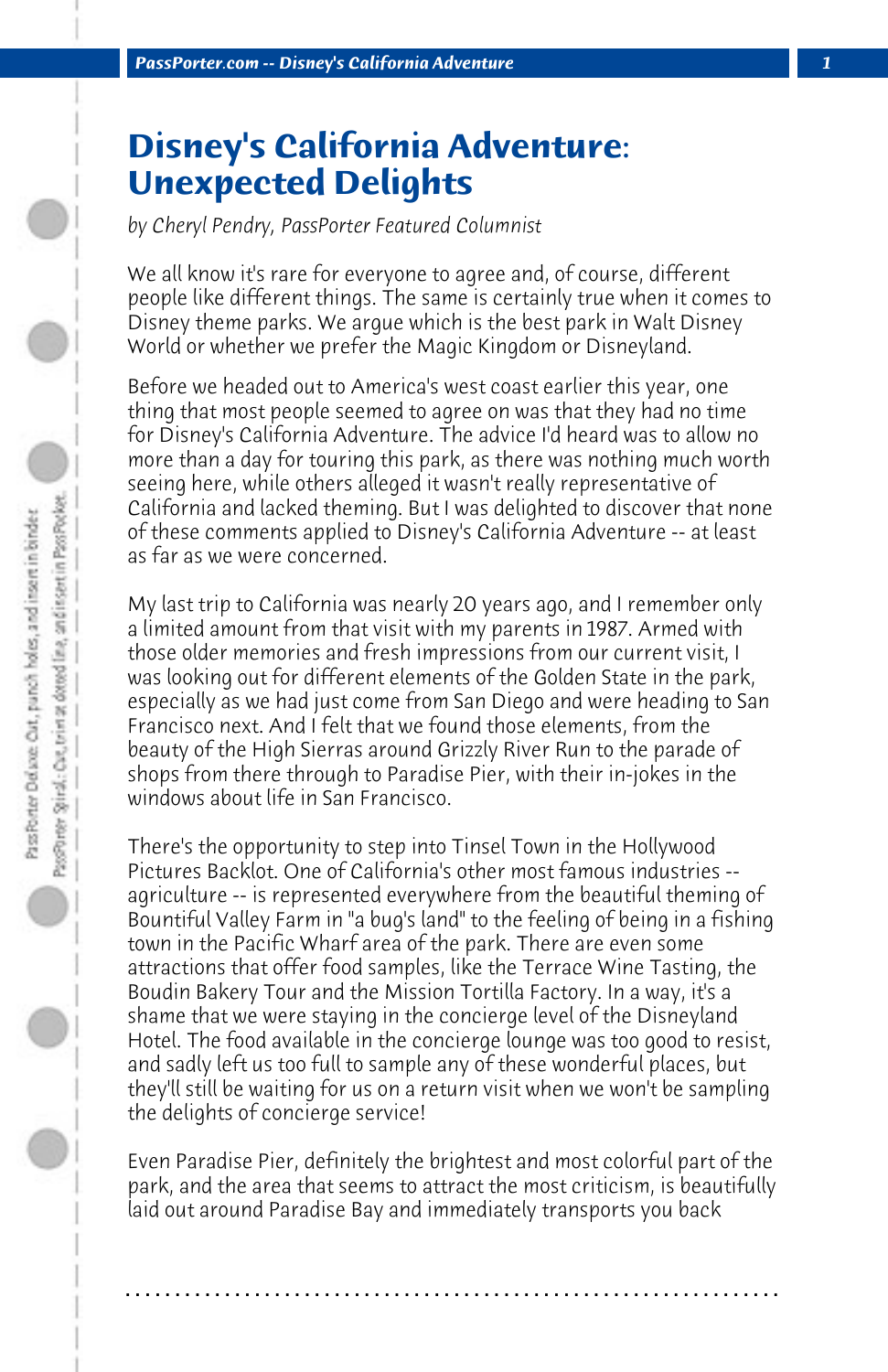towards the turn of the 20th century. I couldn't help but look at the view out towards California Screamin' with its distinctive not-so-hidden Mickey and the stunning design of the Sun Wheel and think of the Boardwalk at Walt Disney World.

This part of the park really comes into its element after dark, and it's well worth making your day's adventure last that little bit longer just to see it all lit up at night. I defy anyone, even the most vocal critics of Disney's California Adventure, to see that view of Paradise Pier all lit up at night, and not be impressed. It certainly makes for some superb night-time photos and must rank as one of the most striking after dark sights in any Disney park.

As for the claim that there isn't much to do here, at first glance that may seem to be pretty near to the mark. There are certainly many names here that will be familiar to Walt Disney World veterans, such as the Twilight Zone Tower of Terror, It's Tough To Be A Bug, Muppet Vision 3D, Playhouse Disney -- Live on Stage and of course, even Soarin' Over California. (Although in fairness, the last did start life here, before being added to the mix in Florida.) So what else does this park have to offer?

Aside from those well-known names, there are still a number of other unique attractions here and, despite the screams you'll hear coming from the Paradise Pier area, many of them can be enjoyed by all members of the family. Paradise Pier itself is aimed mainly at thrill seekers, but there's lots for youngsters as well, with "a bug's land" really set up especially for little ones and some superb play opportunities at the Redwood Creek Challenge Trail.

The newest addition to the line-up here is Monsters, Inc.: Mike and Sulley to the Rescue. This is the latest in a long line of classic Disney rides based on friendly faces -- and not so friendly ones -- from the big screen. Think of Peter Pan's Flight, Pirates of the Caribbean and then step it up another level and you've got some idea of what to expect here. Cars take you through the streets of Monstropolis while you relive scenes from the film, including the wonderful sequence from the "door warehouse." I wouldn't be surprised to see this attraction being cloned in the future in another Disney park, in the same way Soarin' was.

Grizzly River Run is another highlight and allows you to explore the bear-headed mountain that you can see from most parts of the park at closer quarters - if you're not being drenched by water at the time! It's worth heading here early on warmer days, as we discovered that lines for the River Run can easily exceed an hour or more when the sun comes out.

**. . . . . . . . . . . . . . . . . . . . . . . . . . . . . . . . . . . . . . . . . . . . . . . . . . . . . . . . . . . . . . . . . .**